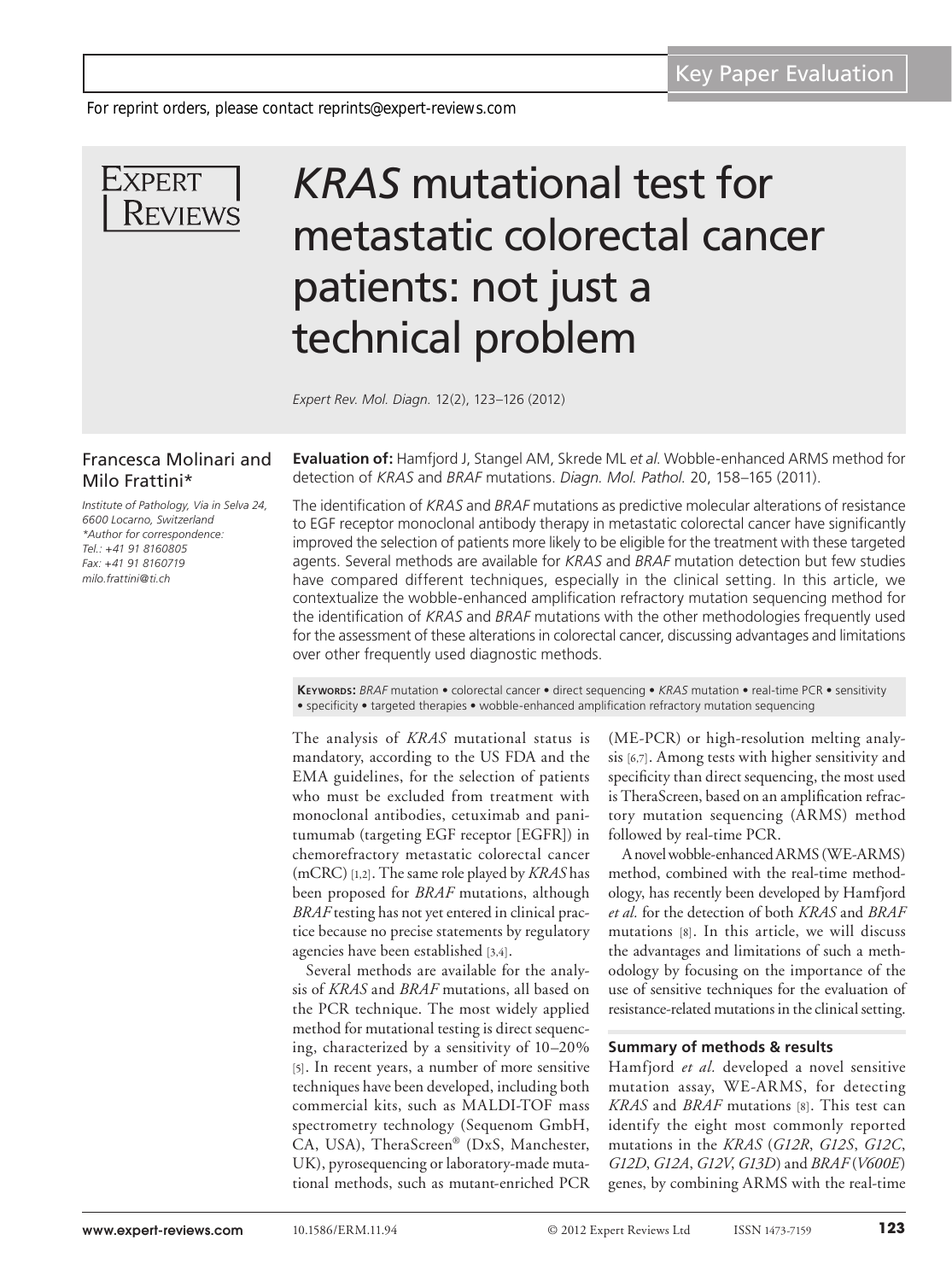PCR technique (based on TaqMan® technology). To enhance the sensitivity and specificity of ARMS, the authors designed and tested sequence-specific primers with induced mismatches (wobbles) and sequence-specific probes. To preliminarily validate the assay, the authors tested primers and probes on DNA from mutated formalin-fixed paraffin-embedded (FFPE) tumor cells with less than 10% and less than 1% of tumor cells by evaluating an internal control in each reaction. The results indicated that the method is optimized for a template DNA from 1 to 20 ng from FFPE tissues for each reaction, and that the detection limit is approximately 1%. The cut-off values to discriminate between mutated and wild-type samples were experimentally established by the analysis of DNA from less than 10% FFPE tumor cells mixed with a background of wild-type cell line DNA. The authors state that each laboratory needs to establish the optimal cut-off, because it can depend on the type of sample, as well as on the method of DNA extraction. Finally, the accuracy of the test was evaluated by comparing WE-ARMS and TheraScreenin 49 FFPE mCRC cases. The sensitivity of WE-ARMS and TheraScreen were superimposable, whereas the cross-bindings were quite different between the two methods: they were observed in several set ups for the TheraScreen kit and only once in the WE-ARMS method.

### **Discussion**

*KRAS* mutations identify mCRC patients resistant to EGFRtargeted therapies [1,2]. The same has been proposed for *BRAF*, *PIK3CA* and *NRAS* mutations [3,4]; however, these analyses are not mandatory for the selection of patients because, in contrast to *KRAS* mutations, no regulatory guidelines have been established yet.

Several methodologies are available for the detection of somatic mutations. The gold-standard method for investigating KRAS is direct sequencing, characterized by low sensitivity (10–20%) [9,10]. Therefore, mutations in cases showing tumor heterogeneity or few tumoral cells (e.g., small biopsies) can be missed.

A more sensitive method has been recently developed by Hamfjord *et al.* [8]. The authors presented a novel, quick and cost-effective mutation assay based on real-time PCR analysis (WE-ARMS) for the evaluation of the eight more frequent types of mutations in *KRAS* and *BRAF* oncogenes, with a sensitivity of 1%. Several other methods have been developed accordingly to the same ARMS-based real-time technology, among which the most used is the TheraScreen, used by the authors for validating WE-ARMS accuracy. Both these methodologies showed the same sensitivity. However, WE-ARMS seems to have some advantages with respect to TheraScreen, because it is more specific, cheaper and the normalization is performed using an internal control, minimizing pipetting errors and heat-block irregularities. An enormous advantage of WE-ARMS is the possibility of adequately performing the assay starting from a very low DNA concentration (1–20 ng) as opposed to the other methods for *KRAS* evaluation, which need approximately 60–100 ng of DNA for each analysis. This is a very important point, particularly when the sample is very small (e.g., tumor biopsy).

As it is a real-time based methodology, WE-ARMS could be easily performed in all laboratories that have a real-time instrument capable of handling TaqMan technology. An automated sequencer, which is very expensive in terms of buying, maintenance and control, is therefore not required. However, the cut-off values for discriminating mutated from wild-type alleles are not standardized, but have to be established and optimized in each laboratory, as they may change according to the sample analyzed and to the DNA extraction method. This last evidence could create some problems for the analysis of samples processed in different laboratories, especially because pathology laboratories sometimes analyze cases that have been resected in another institute (and are, therefore, processed in a different manner).

Another limitation of WE-ARMS, and in general for those techniques based on real-time PCR, is that seven reactions for each sample (double for confirmation) are required for *KRAS* gene status assessment. Furthermore, only known and commonly reported mutations are detected. For example, WE-ARMS is designed to specifically recognize only *KRAS G13D* change for codon 13 alterations; therefore, missing other point mutations involving codon 13 (e.g., *G13C*), which cumulatively represent approximately 10% of alterations occurring in this codon. The same is true for *BRAF* mutations: indeed, the *V600K* change or those occurring in other codons (not so frequent in CRC but that can occur at higher rate in melanoma patients, where *BRAF* testing is now entering into clinical practice) are not detected. By contrast, both direct sequencing and a more sensitive technique such as ME-PCR (characterized by a sensitivity of  $\sim 0.1\%$ ) are able to characterize all the mutations in codons 12 and 13 of *KRAS* gene and in exon 15 of *BRAF* gene after a single or double PCR reaction (for direct sequencing and ME-PCR, respectively) [11]. However, direct sequencing suffers from low sensitivity, whereas ME-PCR, although extremely sensitive, is time-consuming and requires considerable manual input to avoid contamination.

Although WE-ARMS has only been validated in mCRC patients, it should also be tested in patients treated with anti-EGFR monoclonal antibodies to verify the clinical impact of such a methodology. A similar assay to WE-ARMS has been successfully used in a Phase II trial for mCRC patients treated with panitumumab [1] and in a very recent study, in which the new assay was compared with direct sequencing [12]. These papers demonstrated that the overall mutation rate found by applying ARMS was higher than that found by direct sequencing and that all the mutations found by ARMS occurred in nonresponder patients. These studies confirm the results reported by Molinari *et al.,* in which ME-PCR was compared with direct sequencing in a clinical setting, and in which the mutational rate found by ME-PCR reached 50% and significantly improved the selection of patients [11]. Overall, these studies therefore demonstrate the importance of the use of sensitive KRAS tests for tailoring the best treatment in mCRC patients.

ARMS real-time based technology (such as WE-ARMS) is therefore very promising for the identification of specific oncogene mutations because it is extremely sensitive, rapid and does not need confirmation by direct sequencing. Its application for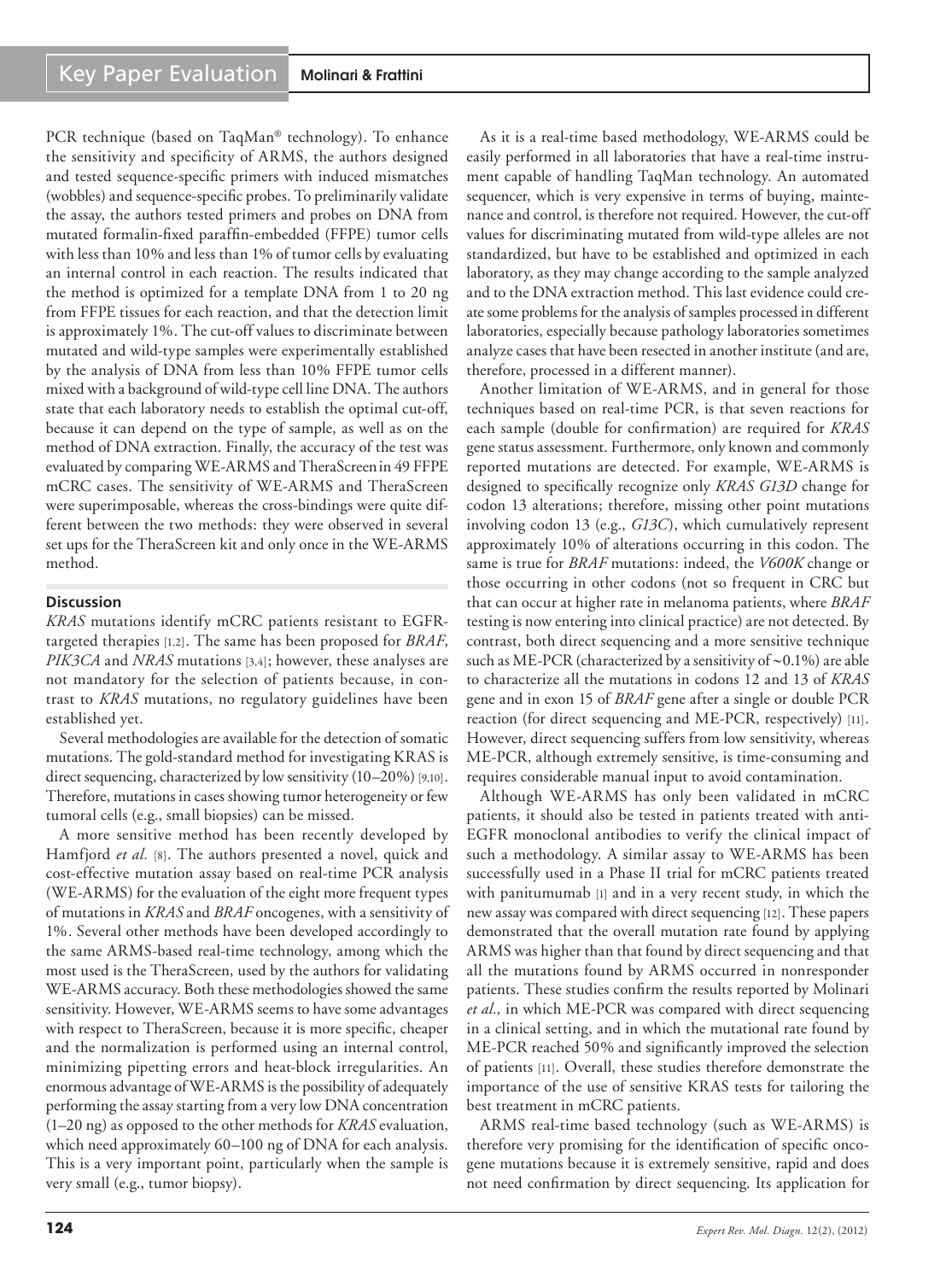diagnostic purposes could be further improved by also including the less frequent alterations occurring both in *KRAS* and *BRAF* genes, and by multiplexing the analysis of different mutations in a single or few reactions.

#### **Expert commentary & five-year view**

The investigation of tumor genetic profile plays a fundamental role in driving the most appropriate treatment for targeted drugs. Examples of oncogene mutations significantly correlated with targeted therapy benefit include *cKit* mutations in gastrointestinal stromal tumors, *EGFR* mutations in lung cancer and *BRAF* mutations in melanoma. By contrast, other genetic alterations are responsible for resistance to targeted drugs. In this field, the most important drug-resistant biomarker is *KRAS*, whose mutation evaluation has been introduced into the clinical setting following FDA and EMA guidelines.

The development of new methodologies for the identification of oncogene mutations is therefore clearly a priority owing to the clinical impact in the decisional approach to targeted therapy treatments. Researchers and companies will invest a great deal of effort into the identification of new methods, which should be sensitive, specific, rapid, cheap, easy to set up in pathology laboratories and require as few ng of DNA as possible. Another challenge will be to multiplex the analyses comprising all the molecular tests necessary for a specific tumor type (e.g., BRAF–NRAS for melanoma and KRAS–BRAF–PIK3CA for colon and ovarian cancer). All the methods developed have to be tested in large series of patients treated with targeted drugs to verify the clinical impact of these techniques and to establish the cut-off values of sensitivity that a clinical test should have for a better selection of patients in the diagnostic setting. Because a plethora of new mutational analyses will be conducted in the decisional approach to targeted therapy treatments in the near future, a tremendous challenge lies not only in the development of new methodologies but also, and more importantly, in the establishment of accepted guidelines for samples management, analysis and evaluation criteria.

#### **Financial & competing interests disclosure**

*The authors thank the following non-profit entities for financial support: Oncosuisse, Fondazione Ticinese per la Ricerca sul Cancro, San Salvatore Foundation and Nelia ed Amadeo Barletta Foundation. The authors have no other relevant affiliations or financial involvement with any organization or entity with a financial interest in or financial conflict with the subject matter or materials discussed in the manuscript apart from those disclosed.*

*No writing assistance was utilized in the production of this manuscript.*

#### **Key issues**

- The investigation of *KRAS* and *BRAF* mutations is mandatory to identify metastatic colorectal cancer patients resistant to EGF receptor-targeted therapies.
- The most used methodology for assessing *KRAS* and *BRAF* mutations is direct sequencing; however, this technique has a low sensitivity.
- Hamfjord *et al.* developed a novel sensitive mutation assay, wobble-enhanced amplification refractory mutation sequencing (WE-ARMS), for detecting the eight most commonly reported mutations in the *KRAS* and *BRAF* genes, by combining ARMS with the real-time PCR technique (based on TaqMan® technology).
- The WE-ARMS methodology is sensitive, specific, quick and cost effective, only needs a low DNA concentration to perform the analysis and was validated in formalin-fixed, paraffin-embedded tissues.
- With respect to a method based on a similar technology and used in many diagnostic laboratories (the TheraScreen® kit), WE-ARMS is characterized by lower cross-bindings and by superimposable sensitivity.
- WE-ARMS represents a valid improvement in the field of *KRAS* testing.
- WE-ARMS can be further implemented by including less common *KRAS* and *BRAF* mutations and by multiplexing the analysis of different mutations in a single or few reactions.
- WE-ARMS should be tested on a series of metastatic colorectal cancer patients treated with anti-EGF receptor monoclonal antibodies to verify the clinical impact of such a methodology.

#### **References**

Papers of special note have been highlighted as: • of interest

•• of considerable interest

- 1 Amado RG, Wolf M, Peeters M *et al.* Wild-type KRAS is required for panitumumab efficacy in patients with metastatic colorectal cancer. *J. Clin. Oncol.* 26(10), 1626–1634 (2008).
- $\frac{F}{X}$  **First** study assessing the role of *KRAS* **mutations in panitumumab-treated metastatic colorectal cancer (mCRC)**

**patients. This work played a fundamental role in the introduction of** *KRAS* **testing in clinical practice.**

- 2 Bardelli A, Siena S. Molecular mechanisms of resistance to cetuximab and panitumumab in colorectal cancer. *J. Clin. Oncol.* 28(7), 1254–1261 (2010).
- 3 Di Nicolantonio F, Martini M, Molinari F *et al.* Wild-type BRAF is required for response to panitumumab or cetuximab in metastatic colorectal cancer. *J. Clin. Oncol.* 26(35), 5705–5712 (2008).
- **• First study demonstrating a predictive role of** *BRAF* **in mCRC patients treated with EGF receptor-targeted therapies.**
- 4 Saridaki Z, Tzardi M, Papadaki C *et al.* Impact of *KRAS*, *BRAF*, *PIK3CA* mutations, PTEN, AREG, EREG expression and skin rash in ≥2 line cetuximab-based therapy of colorectal cancer patients. *PLoS One* 6(1), e15980 (2011).
- 5 Riely GJ, Ladanyi M. *KRAS* mutations: an old oncogene becomes a new predictive biomarker. *J. Mol. Diagn.* 10(6), 493–495 (2008).